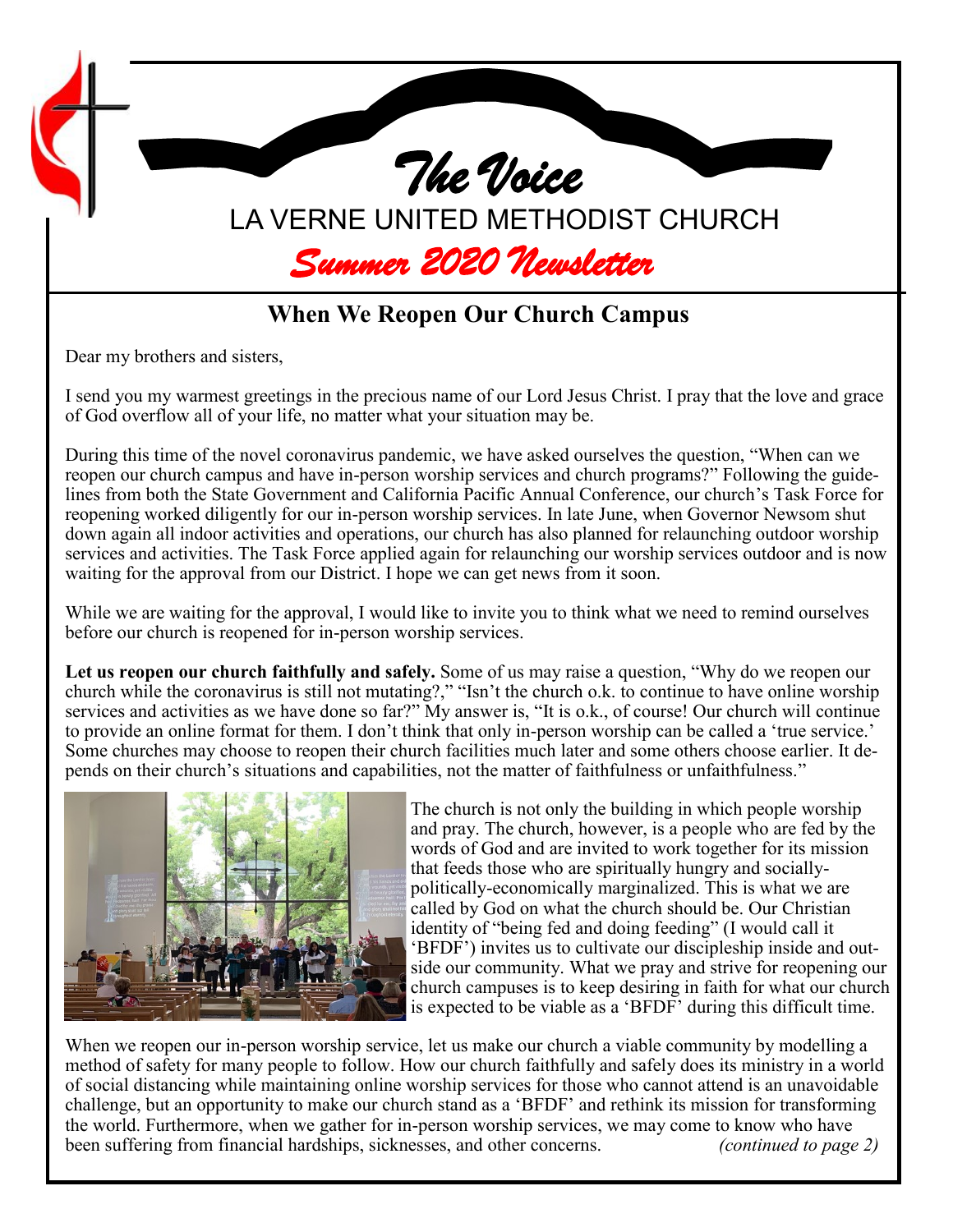*(article continued from page 1)*

We also know those who are vulnerable at this time, unable to join activities and services. When we share our concerns with our brothers and sisters in community, we may also experience unexpected feelings of grief, sorrow, and anxiety. But, don't be frustrated! We will surely experience God's healing power and His comforting grace and mercy upon all of us, because we are the church and the body of Christ that never be forsaken.

I would like to remind a few things when we gather together in person for worship and activities.

- **Safety:** The church is a people who particularly seek and follow all the best guidance of safety for others.
- **Trust in the Lord:** The church is a people who keep the faith that God of hope and resurrection knows all about making all things new and the impossible possible (Isaiah 43:18 & Luke 1:37).
- **Prayer:** The church is a people who cry out to God for those who are in need, especially for those who are vulnerable at this time.
- **Christian Tolerance:** The church is a people who do not fear their unavoidable challenge, but put their hands together to overcome it.
- **New Church:** The church is a people who do not hesitate to put new wine into fresh wineskins (Luke 5:38). Rather than going back to the exact same church we left mid-march, try to create a new church that can much viably extend the kingdom of God.

We don't know when we can reopen our church facilities, but we will reopen when our district allows us to do. I believe that it is all about God's decision. Please know that we should never stop our praises to God and never stop praying for others, our ministry, and for the world. When God's time comes to allow us to gather together for worship, let us respond to God faithfully and safely in our worship and ministry from both inside and outside the church.

Be the hope and model for the world.

Pastor Park

## **WHERE ARE WE IN TERMS OF REOPENING???**

~~~~~~~~~~~~~~~~~~~~~~~~~~~~~~~~~~~~~~~~~~~~~~~~~~~~~~~~~~~~~~~~~~~~~~~~~~~~~

Well, we were anticipating an indoor worship the first of August - that is not going to happen with the current surge in Covid 19 cases in the county. However we have made a new application to the District Committee for Outdoor worship and are hopeful for approval soon. When we do know, we will be in touch. See the accompanying article (page 3) on Outdoor Worship to see what to expect. In the meantime keep watching the online worship each week at [lvumc.org](https://nam11.safelinks.protection.outlook.com/?url=http%3A%2F%2Flvumc.org%2F&data=02%7C01%7C%7C1d0119041b3e4abb15ab08d82f1aba6f%7C84df9e7fe9f640afb435aaaaaaaaaaaa%7C1%7C0%7C637311139120161944&sdata=y32Pp7NyHf%2B%2Fcsv4C3FqEhCw36ryw%2FO1ifjYCJ5gVOE%3D&reserve)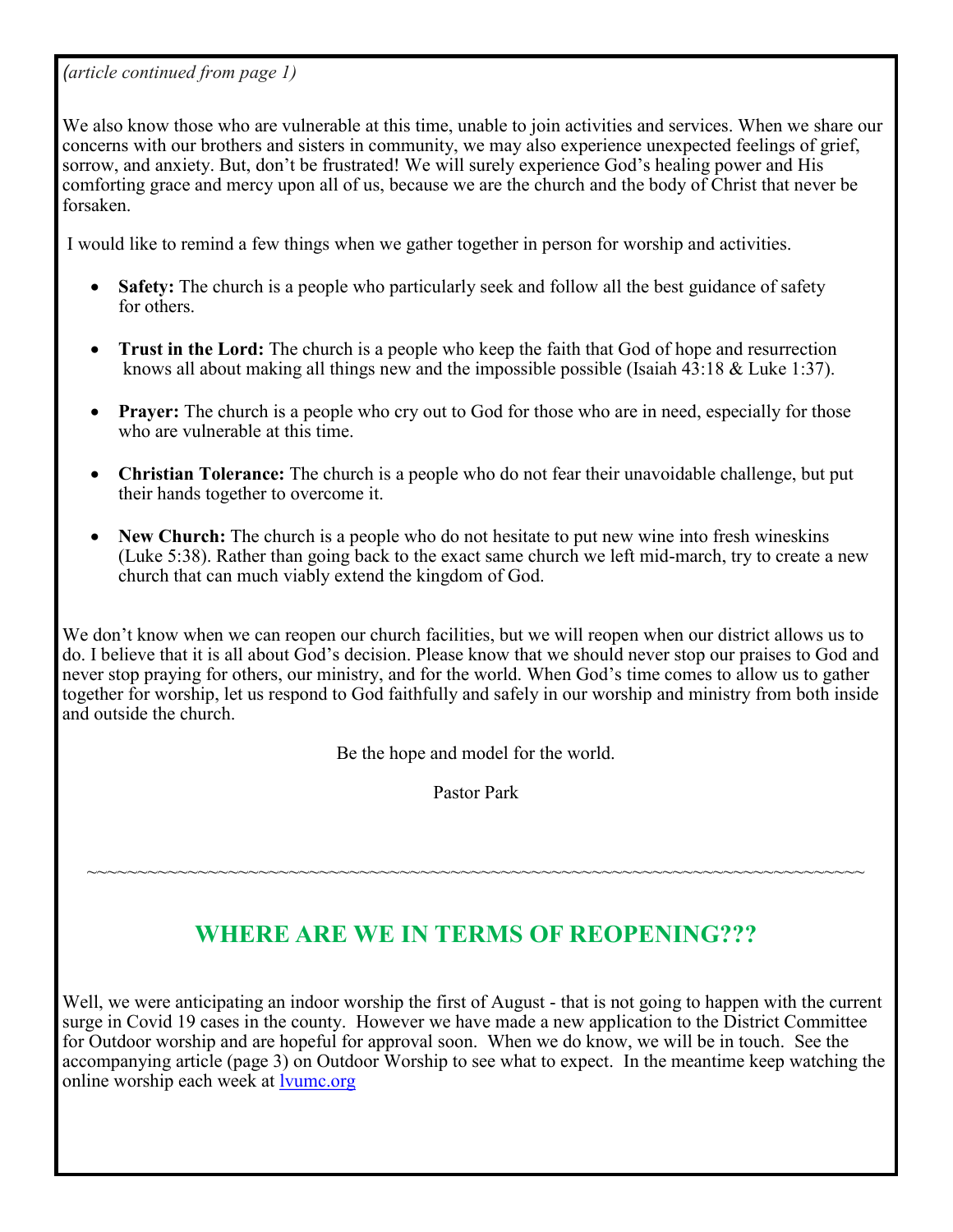# **CHURCH** ANNOUNCEMENTS

## **WHAT WILL SUNDAY MORNING IN-PERSON OUTDOOR WORSHIP LOOK LIKE?**

Outdoor Worship will happen on the grassy area between the sanctuary and Marshall Hall. You will come from the parking area to the two tables on the south end of the grass.

There you will be greeted, temperature taken, a very brief self-health check completed, and a "one time" waiver signed (for our insurance company). It will be necessary to wear a mask and to keep 6 feet away from others.

Once you have checked in at the tables you will go and find a chair, they are placed 6 ft apart. Family members who live in the same house can sit closer. Ushers will be available to guide you if you have any questions.

#### **You are welcome to bring your own Bible, none will be set out.**

The Task Force is working hard to make sure our time together, though restricted, will be the best possible. We will miss our usual hugging greetings, and of course there will be no fellowship time after the service, nor the wonderful food we are used to, however, we will be together and can see each others' faces as we worship our God together. Remember we follow these guidelines in order to protect each other.



**Outdoor Worship Service** 

### A.M. SUNDAY BIBLE STUDY **CONTINUES**

We have continued our Sunday Morning Bible Study through e-mails, and are exploring the benefits of meeting instead by ZOOM.



If you want to be a part during the Fall season (September, October, December please let Alma Roberts know so a student book can be ordered for you.

(909-392-0292)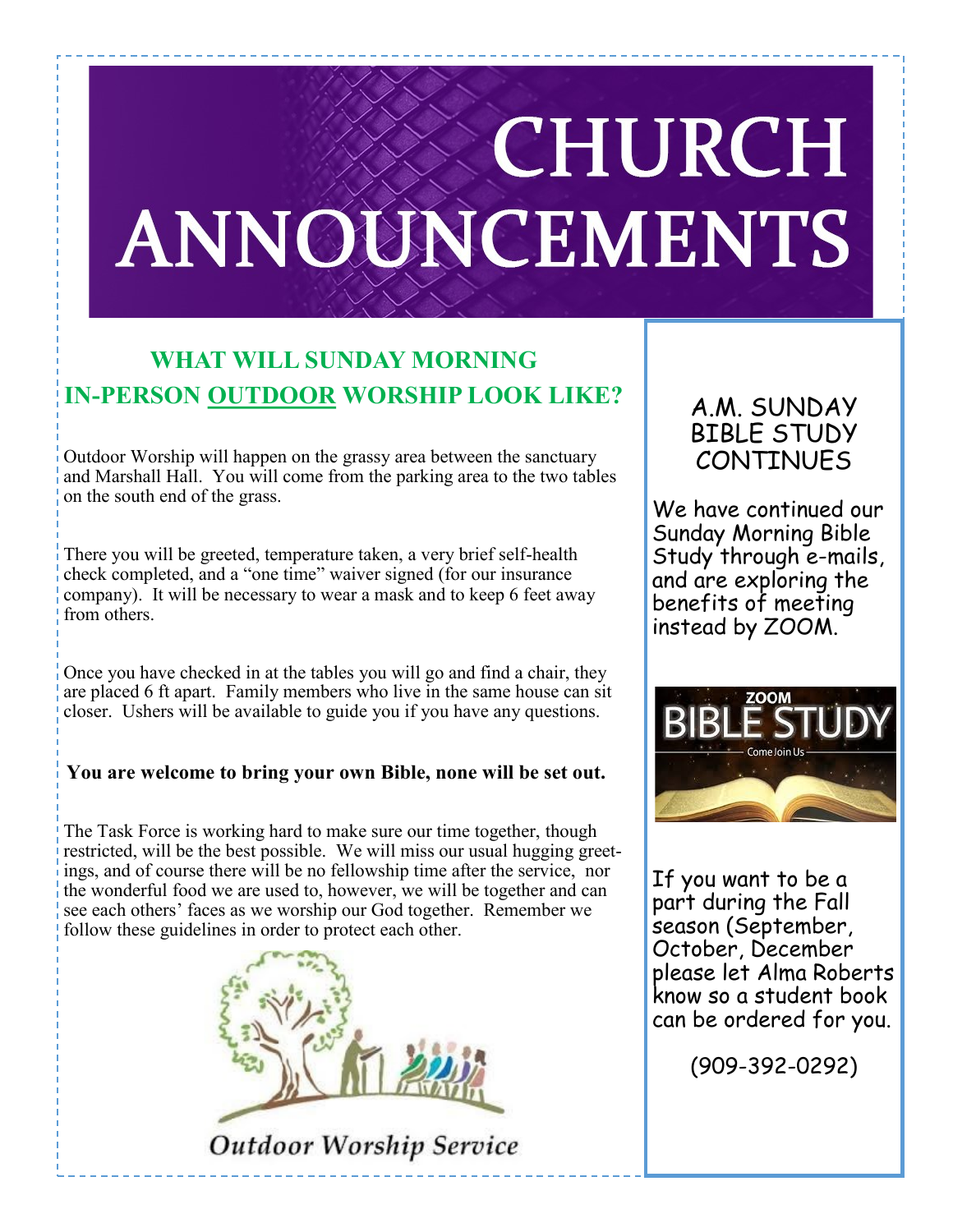

# **KEEPING UP WITH OUR CHURCH FAMILY**

**Alec Guest** is at home recovering from recent abdominal surgery. They did find stage 4 cancer but are confident that they got it all in the surgery. He had lost considerable weight but his appetite has returned now. Cards would be really welcomed! 1985 Ninth Street, LV. 91750

**David Fitzsimons** is home from the hospital and is at the Cal-Vet facility in Westwood. Cards would be great! 11500 Nimitz Avenue, # A319L , Los Angeles, 90049

**Ray Martin** continues to recover at home 11908 Dunlap Avenue, Chino 91710

**Christina Hernandez,** like many of our seniors is confined at home, nanasplace46@gmail.com

**Gwen Leonard** is at home. Lessening of vision makes keeping in touch difficult. Calls and cards are welcome. 3530 Damien, # 273. La Verne 91750

**Barbara Jackson** is staying home but is good at communicating via e mail. 19kutcie39@gmail.com

**Don Fankhauser** continues his donut shop ministry and often brings a sack of donuts to those working at the church on Tuesday and Thursday. Thanks Don, you are a "sweet" heart. :-)

**Ben Pangilinan** continues to help with the Sowing Seeds for Life Food distribution at Fairplex every 1st and 3rd Wednesdays. (reminder: No food distribution in August)

**Keith McHugh's** garden behind Marshall Hall is very productive. Be sure to pick up some vegetables when you come down to weed alone. :-)

Some continue to come to the church to do maintenance, including weeding, where ever you see the need. All are welcome, just maintain distance and wear a mask if others are present. The back parking lot and garden are especially in need of weeding. Bring a shovel to loosen the weeds, a broom or rake to scoop up what you cut and a bucket (blue ones are available in the back area) to transport weeds to the dumpster. Come anytime—it will be appreciated.

Keep bringing in cans and bottles (thank you for separating them) . This past week we received over \$50 for the Youth Campership Fund, from turning them in. (The youth will be able to attend camp someday.)

> Finally, let the church know of any needs you or your family may have. As Tiny Tim would say, "God bless us, everyone."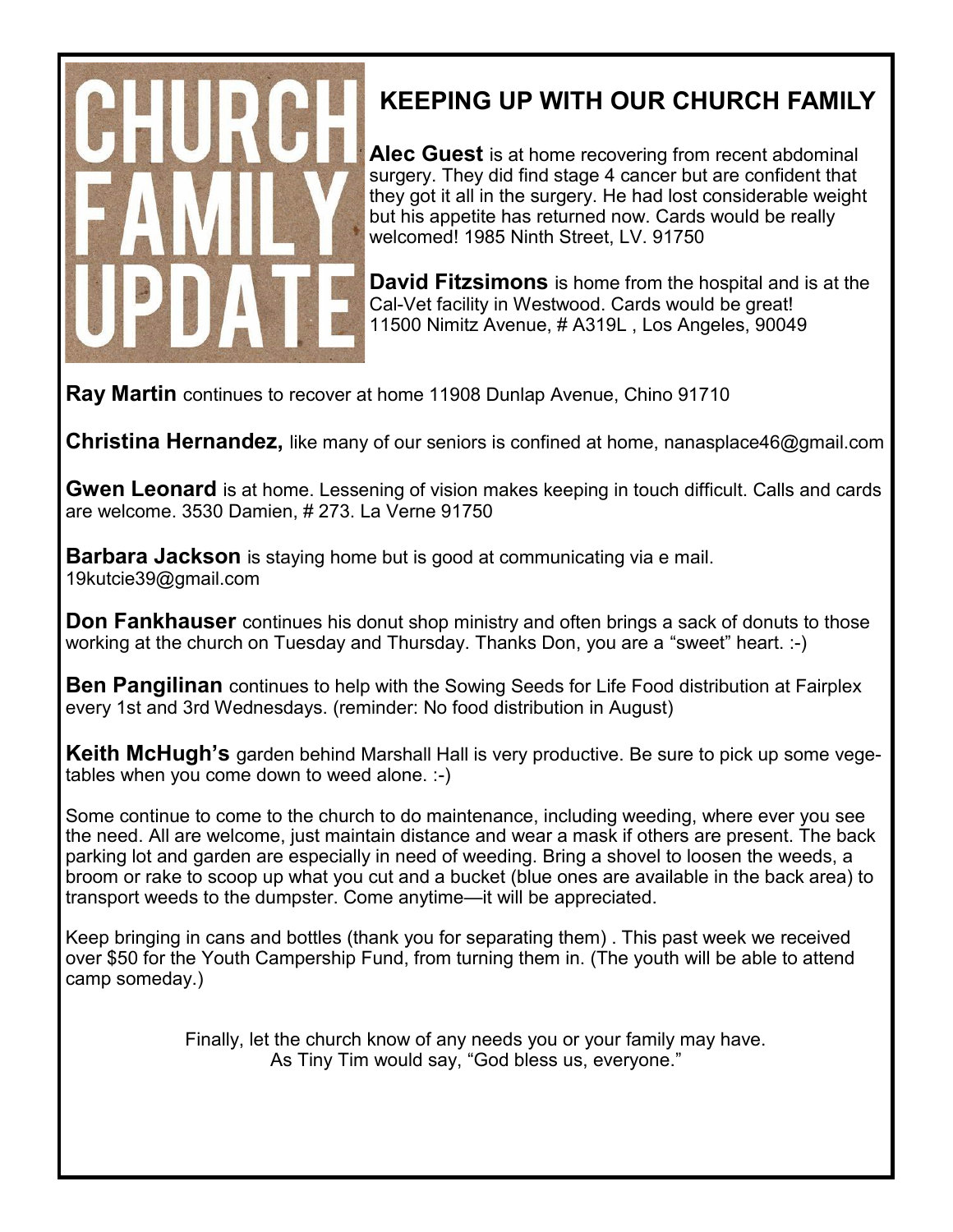# **A TRIBUTE TO**  *John Lewis*

Every now and then there comes along a person who is destined to make a positive change to history. Regardless of one's political beliefs, John Lewis was one of those persons. Some of his quotes demonstrate this fact.

"What we believe in *Faith*, we make real through *Hope*."



"*Love* is a better way."

"If we can get it right in America, maybe we can serve as a model to the rest of the world."

Lewis's religious faith was evident from his education at American Baptist Seminary to his adherence to non violence as the only way to bring about lasting social change. That enabled him to suffer being beaten, burnt with cigarettes and hot soup, bombed, confronted with fire hoses and dogs. He was one of the leaders of the March on Washington that led to the Civil Rights Act of 1964, and a leader in the walk across the Edmund Pettus Bridge that resulted in "Bloody Sunday."

His life is a challenge to us to consider how we live out our lives as followers of the teachings and example of Jesus.

~~~~~~~~~~~~~~~~~~~~~~~~~~~~~~~~~~~~~~~~~~~~~~~~~~~~~~~~~~~~~~~~~~~~

*"Give me your tired , your poor, Your huddled masses yearning to breathe free. The wretched refuse of your teeming shore. Send these, the homeless, tempesttossed to me, I lift up my lamp beside the golden door!"* 



URGENT!!! HAVE YOU COMPLETED THE 2020 CENSUS

If not, you can reach the census at [2020census.gov](https://nam03.safelinks.protection.outlook.com/?url=http%3A%2F%2F2020census.gov%2F&data=02%7C01%7C%7C64103af8f6394b53827008d833742200%7C84df9e7fe9f640afb435aaaaaaaaaaaa%7C1%7C0%7C637315921156150468&sdata=RCT62B9ndzsy2x6VtvGoPJOgTllaJ6E6pUv2dqahEXY%3D&reserved)

Do it today!

Simple - only 10 questions to answer.

*The Statue of Liberty*